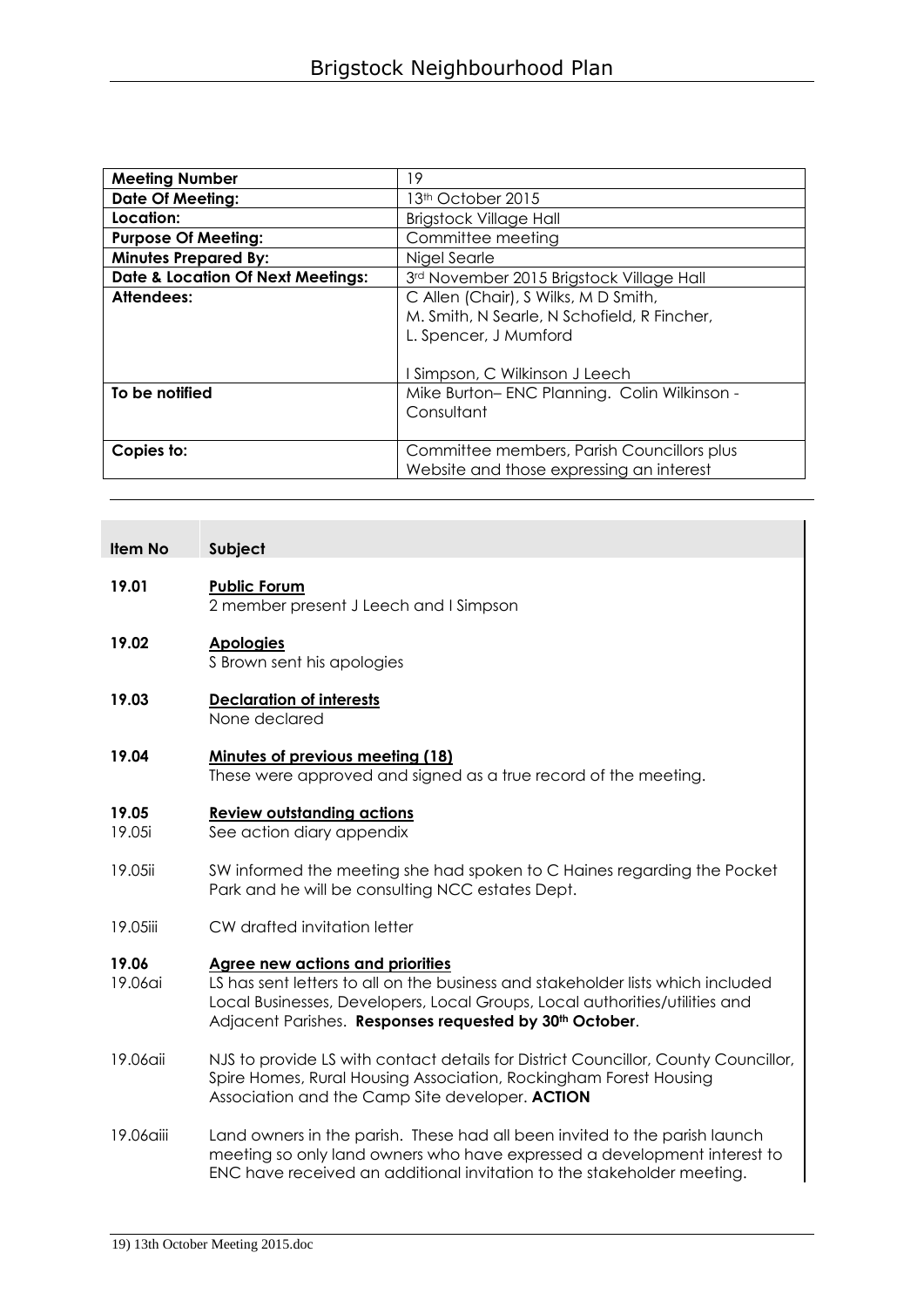19.06aiiii List of invites to be added to website. LS to supply NJS with final list **ACTION**

#### **19.06bi Finalise needs for stakeholder meeting**

19.06biiFormat of evening

| Introduction                      | CA                  |
|-----------------------------------|---------------------|
| Presentation                      | CW                  |
| What learned from launch          | CA                  |
| meeting and what is required      |                     |
| from night                        |                     |
| Provide summary of current        | <b>MS</b>           |
| statistics                        |                     |
| <b>Break into Workshop Groups</b> | Number depending on |
|                                   | attendees           |
| Groups                            | SWOT Analysis etc.  |
| Groups re-convene                 | Present output      |

#### **19.06biii Mechanics of the evening**

- 19.06biiii Group to provide tea and biscuits
- 19.06bv After introductions and presentation those present will be divided into groups ie. Businesses, Developers, Community Groups and Land owners.
- 19.06bvi CA to do a scope document for information and a prompt for the groups. Ie. Engagements so far, need to work within the strategy documents. Inform what the neighbourhood plan needs to reflect, and its scope.
- 19.06bvii Groups have introduction and undertake a SWOT analysis. NPS to do a skeleton of a SWOT as information should anyone be unfamiliar with the concept **ACTION**
- 19.06bviii Ideally two committee members will facilitate the groups. Potential areas of discussion sustainable development, parking, housing needs, open spaces, transport, infrastructure etc
- 19.06bviiii Member of group to present back.

#### **19.06c Post meeting**

- 19.06ci Responses from stakeholder and launch meeting collated to support questionnaire
- 19.06cii CW to put together some thoughts on the questions and topics and draft an outline of the questions **ACTION**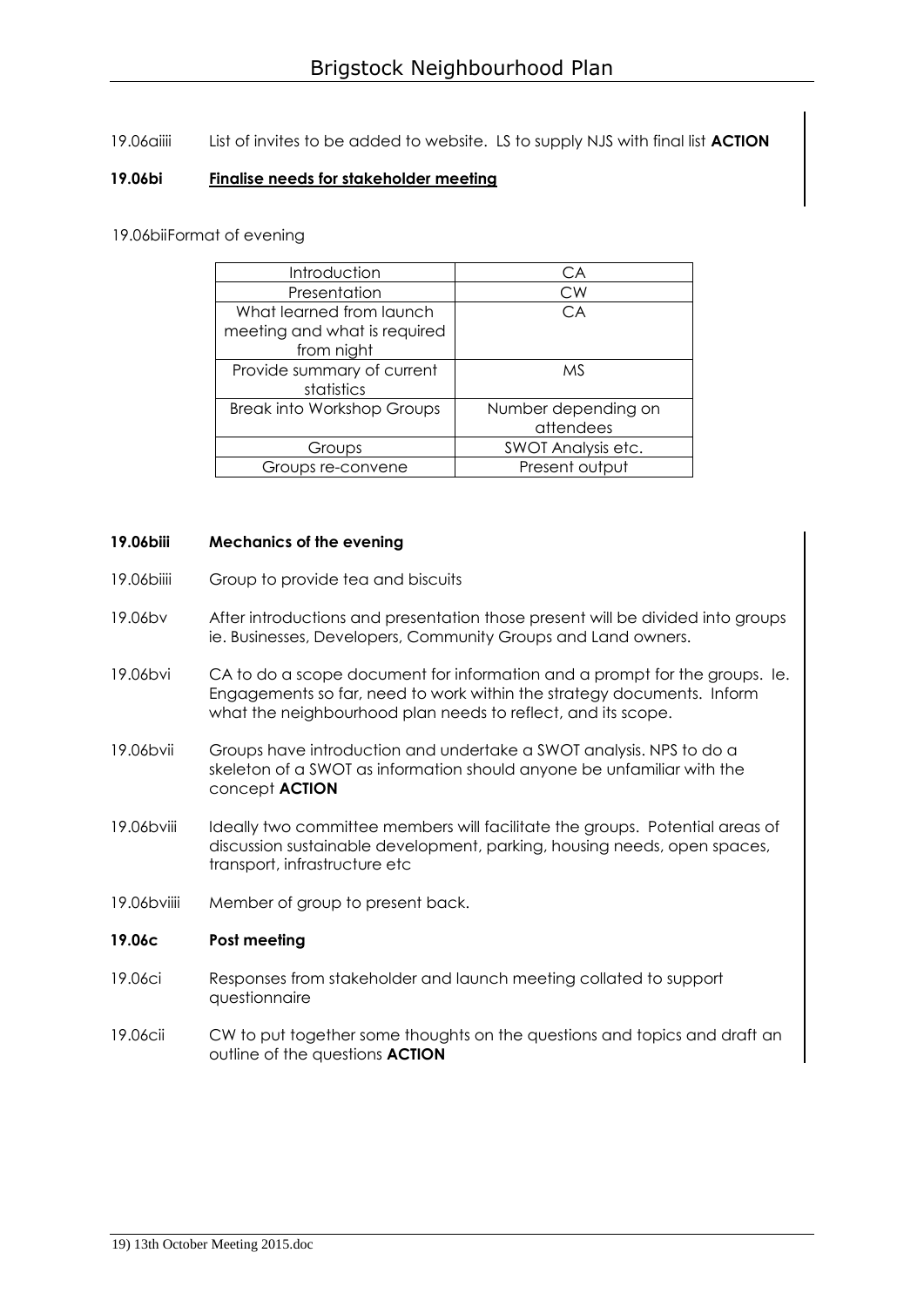- 19.06ciii NPS to update the project plan **ACTION**
- 19.06ciiii Questionnaire to be available both electronically and paper
- 19.06cv Aim to have questionnaire available for sign off on the 20<sup>th</sup> January 2016

#### **19.07 Impact of Gladmans**

- 19.07i There was general discussion around the Gladmans development appeal. It was thought this could be prejudicial to the Neighbourhood Plan
- 19.07ii NJS to get update on appeal from our DC **ACTION**

# **19.08 Correspondence**

No relevant correspondence received

#### **19.09 AOB**

- 19.09i NJS to put committee members on Website
- 19.09ii SW to invite parish councillors to stakeholder meeting. **ACTION**

#### **18.10 Date of next meeting**

3rd November in the village hall meeting room @ 7:30 24th November in the village hall meeting room @ 7:30 8<sup>th</sup> December in the village hall meeting room @ 7:30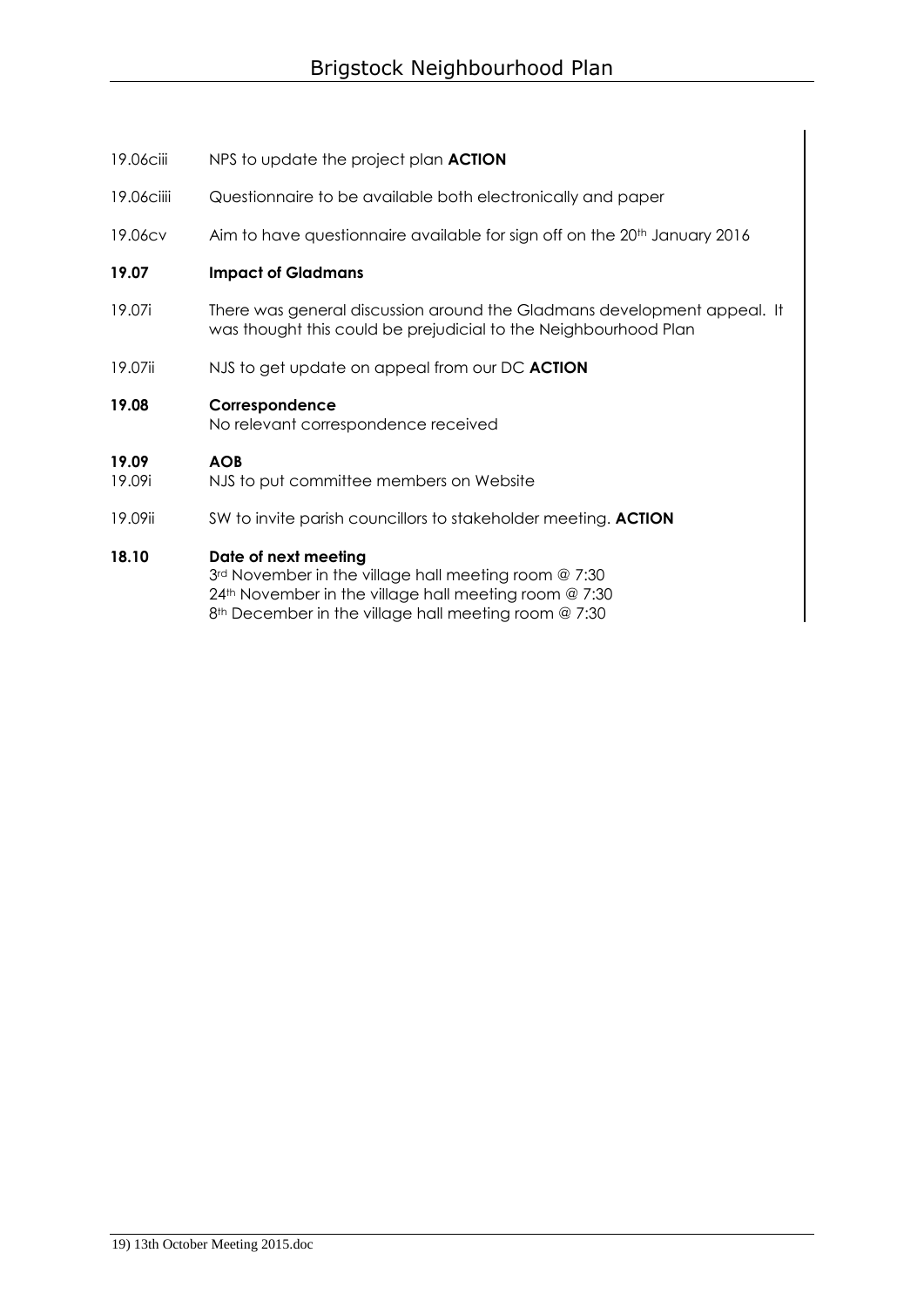# **Time Line**

| September      | October | <b>November</b>     | <b>December</b>       | January                 | February |
|----------------|---------|---------------------|-----------------------|-------------------------|----------|
| Launch Meeting |         | <b>Stakeholders</b> | Completed             | Draft                   |          |
|                |         | meeting             | <b>Housing Survey</b> | Questionnaire <b>CW</b> |          |
|                |         |                     | Options               |                         |          |
|                |         |                     | Document <b>CW</b>    |                         |          |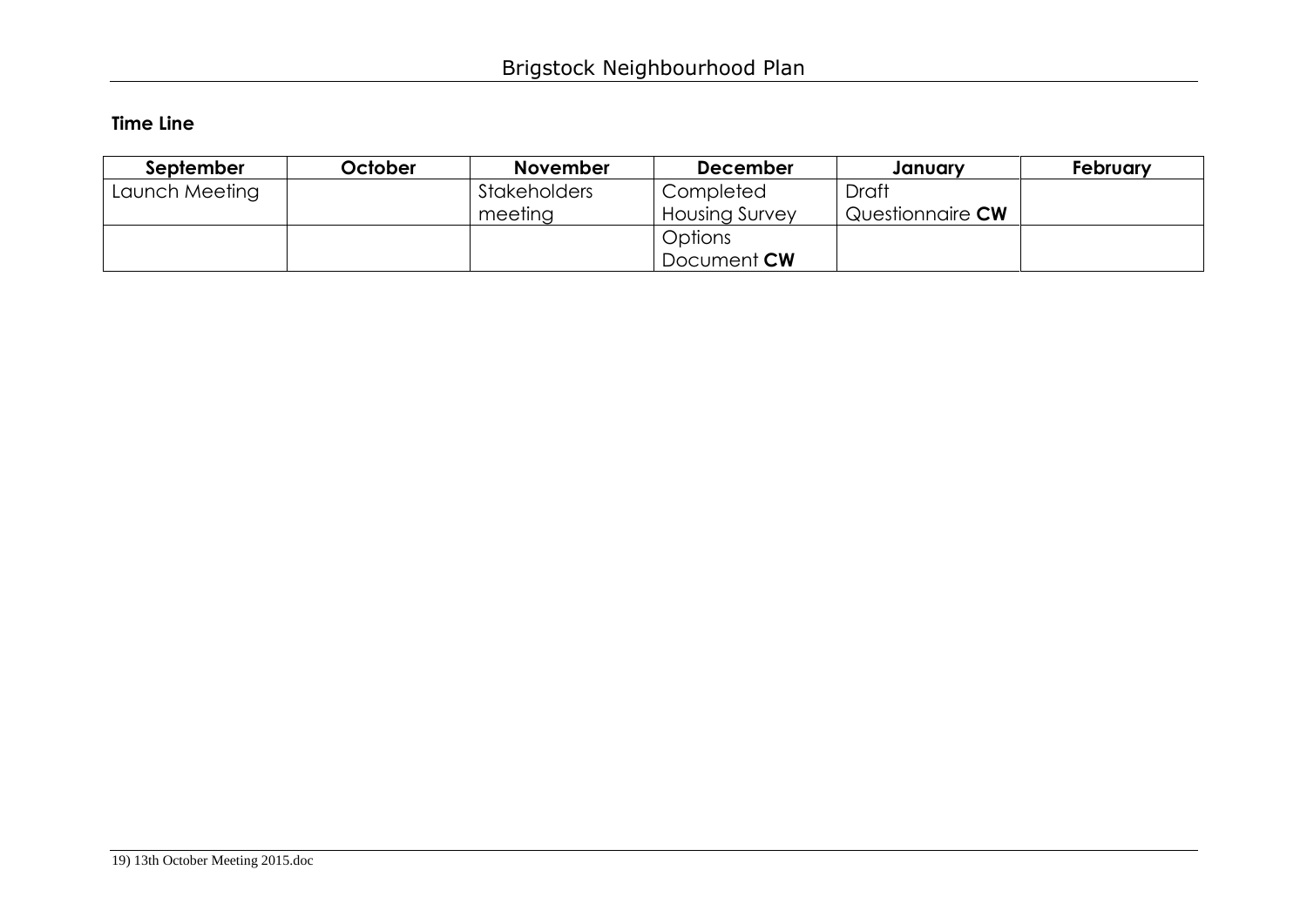# **ACCOUNTS ANALYSIS**

Approved grant budget

# **August 2015 to February 2016**

| Item                                     | <b>Budget</b> | Aug       | Sept      | Oct    | <b>Nov</b> | <b>Dec</b> | Jan | Feb |
|------------------------------------------|---------------|-----------|-----------|--------|------------|------------|-----|-----|
|                                          |               |           |           |        |            |            |     |     |
| Consultant -Surveys                      | £840          |           | £325:00   |        |            |            |     |     |
| Consultant-Launch event advice           | £390          |           | £490:80   |        |            |            |     |     |
| Consultant - Questionnaire & Analysis    | £1,690        |           |           |        |            |            |     |     |
| Printing Costs - Questionnaire           | £208          |           |           |        |            |            |     |     |
| <b>Publicity Costs - Poster Printing</b> | £10           |           |           |        |            |            |     |     |
| Publicity Costs - Street signage         | £180          |           |           |        |            |            |     |     |
| Unbudgeted                               | £000          | £97.94    | £31.50    | £14:46 |            |            |     |     |
| Total                                    | £3,323        | £97.94    | £847.30   |        |            |            |     |     |
| <b>Available Funds Balance</b>           | £3,323        | £3,225:06 | £2,377.76 |        |            |            |     |     |
| <b>VAT this is re-claimable</b>          |               |           | £163:16   |        |            |            |     |     |

| Month | Reference | Cost<br>ex VAT | Supplier   | <b>Item</b>   |
|-------|-----------|----------------|------------|---------------|
|       | 101143    | £24:41         |            | Map printing  |
| Aug   |           |                | <b>ENC</b> |               |
| Aug   | 101149    | £73.53         | <b>ENC</b> | Map printing  |
| Sept  | 101160    | £31.50         | N Searle   | N Searle      |
| Sept  |           | £815:80        | Planit-X   | Consultancy   |
| Oct   |           | £14.49         | L Spencer  | Paper/Postage |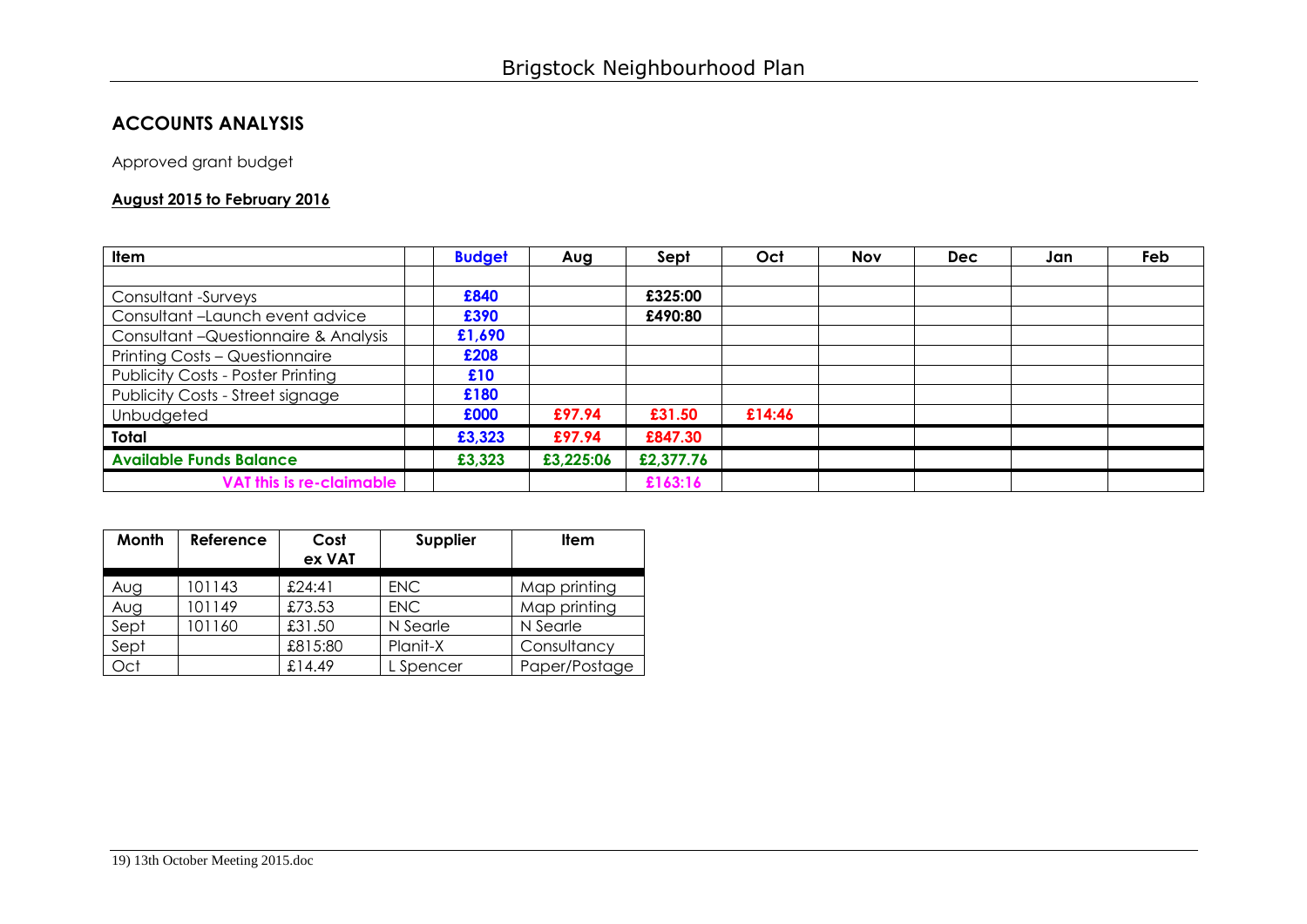| Ref      | <b>Completed Actions</b>                                                                    |                        | Resp       | Due by     |
|----------|---------------------------------------------------------------------------------------------|------------------------|------------|------------|
| 18.06av  | Display content to be put on the website<br><b>ACTION NS</b>                                | Sept Output on website | <b>NS</b>  | 13/10/2015 |
| 18.06ci  | List of developers <b>ACTION NS</b>                                                         | <b>Oct</b> Circulated  | <b>NS</b>  | 13/10/2015 |
| 18.07i   | Letter to be sent to WI thanking them for their<br>support with the Tea and Cakes ACTION NS | Oct Letter sent        | <b>NJS</b> | 13/10/2015 |
| 18.07ii  | e-mail Rural Housing questionnaire to NHP<br>group. <b>ACTION NS</b>                        | <b>Oct</b> Done        | <b>NJS</b> | 13/10/2015 |
| 18.06cv  | Check Hall Availability ACTION CA                                                           | <b>Oct</b> Done        | СA         | 13/10/2015 |
| 18.06cii | Contacts at District and County ACTION SW                                                   | Done                   | SW         | 13/10/2015 |
|          |                                                                                             |                        |            |            |

| Ref        | <b>Outstanding Actions</b>                                                                                                              |                                                                                                                                    | Resp  | Due by     |
|------------|-----------------------------------------------------------------------------------------------------------------------------------------|------------------------------------------------------------------------------------------------------------------------------------|-------|------------|
| 5.06iii    | Try to collect as many e-mail addresses from<br>residents so we can start communicating via<br>Brigstock News. Offer a prize. ACTION CA | Very slow start<br>Progressing                                                                                                     | CA    | 31-03-2015 |
| 15.06viiii | Separate stake holder meeting to be<br>arranged <b>ACTION</b>                                                                           | Sept Provisionally booked for the 13 <sup>th</sup> October this may<br>require a revision. Now confirmed 12 <sup>th</sup> November | T.B.A |            |
| 18.06bii   | There should be prepared questions to<br>stimulate the workshop groups. ACTION CA                                                       | <b>Oct in</b> preparation                                                                                                          | CA    | 13/10/2015 |
|            |                                                                                                                                         |                                                                                                                                    |       |            |
|            |                                                                                                                                         |                                                                                                                                    |       |            |

| Ref        | New Actions                                                                                                                                                                                                      | Resp       | Due by     |
|------------|------------------------------------------------------------------------------------------------------------------------------------------------------------------------------------------------------------------|------------|------------|
| 19.06aii   | NJS to provide LS with contact details for<br>District Councillor, County Councillor, Spire<br>Homes, Rural Housing Association, Rockingham<br>Forest Housing Association and the Camp Site<br>developer. ACTION | <b>NJS</b> | ASAP       |
| 19.06aiiii | List of invites to be added to website. LS to<br>supply NJS with final list <b>ACTION</b>                                                                                                                        | <b>NJS</b> | 03/11/2015 |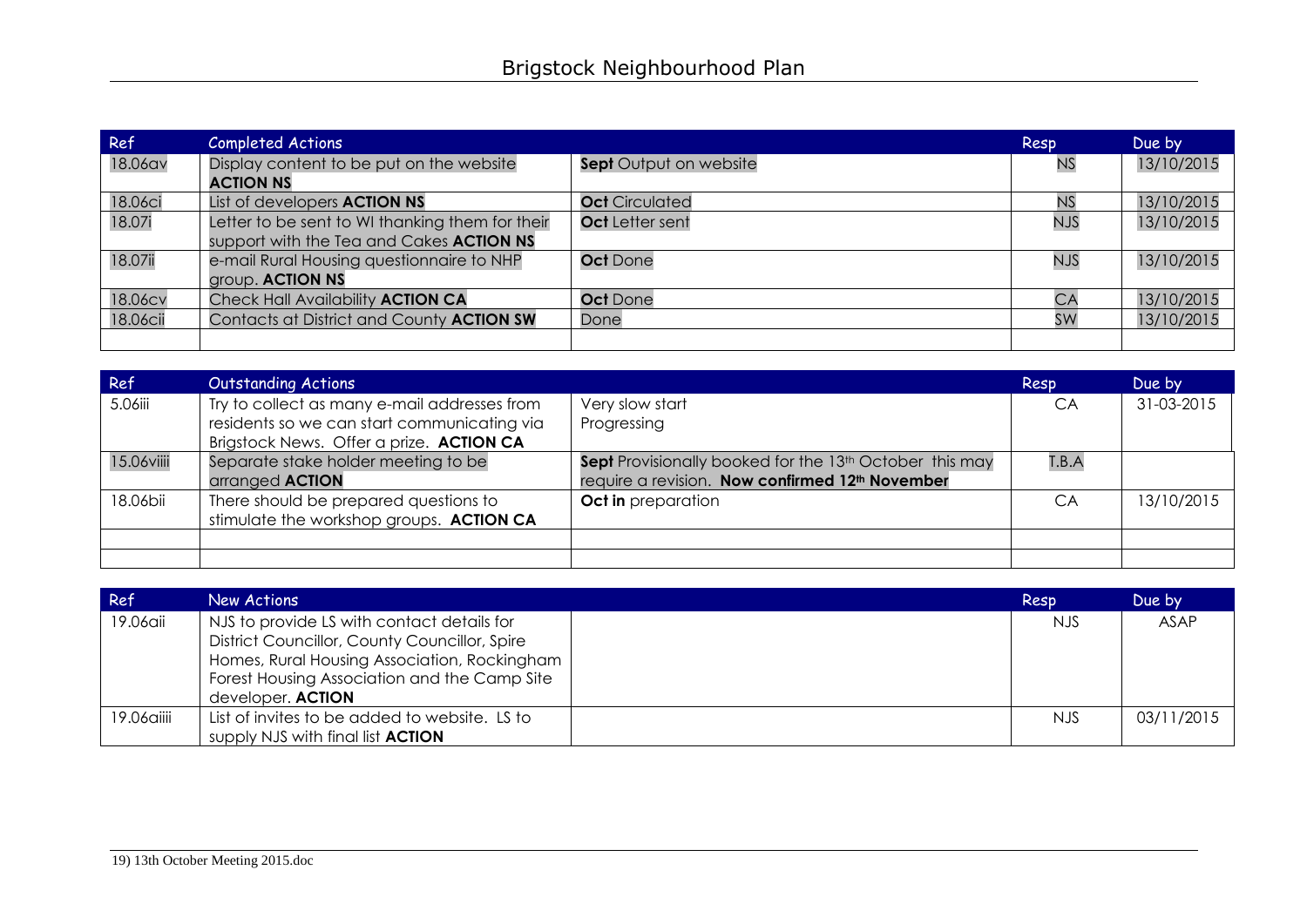| 19.06bvii | Groups have introduction and undertake a<br>SWAT analysis. NPS to do a skeleton of a SWOT<br>as information should anyone be unfamiliar<br>with the concept <b>ACTION</b> | <b>NPS</b> | 03/11/2015 |
|-----------|---------------------------------------------------------------------------------------------------------------------------------------------------------------------------|------------|------------|
| 19.06cii  | CW to put together some thoughts on the<br>questions and topics and draft an outline of<br>the questions <b>ACTION</b>                                                    | CW.        | 03/11/2015 |
| 19.06ciii | NPS to update the project plan ACTION                                                                                                                                     | <b>NPS</b> | 03/11/2015 |
| 19.07ii   | NJS to get update on appeal from our DC<br><b>ACTION</b>                                                                                                                  | NJS.       | 03/11/2015 |
| 19.09ii   | SW to invite councillors to stakeholder<br>meeting. ACTION                                                                                                                | <b>SW</b>  | 03/11/2015 |